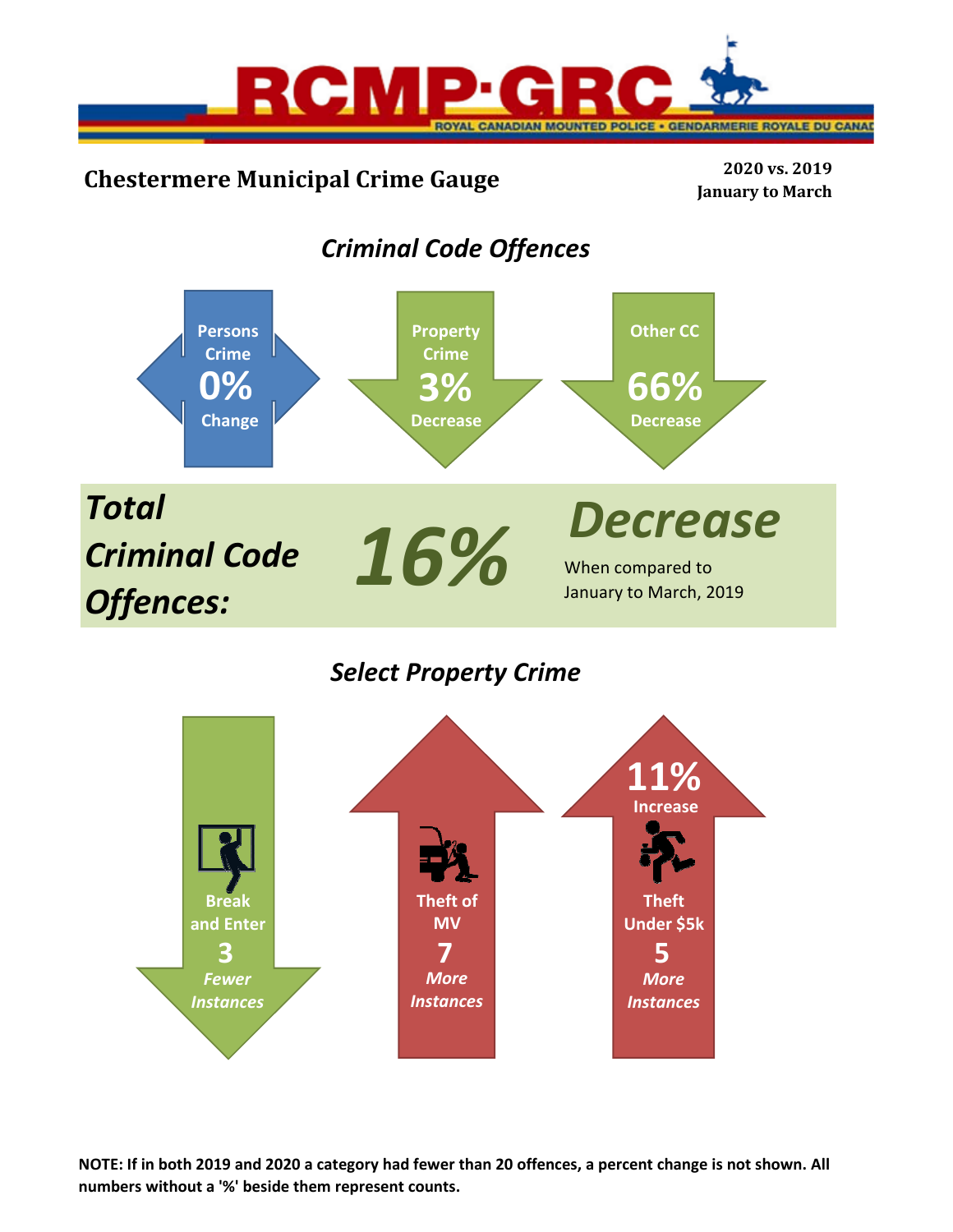

## **January to March: 2016 ‐ 2020 Chestermere Municipal Detachment Crime Statistics (Actual)**

| All categories contain "Attempted" and/or "Completed" |              |                |                |                |                |                |                         |                         | April 7, 2020              |
|-------------------------------------------------------|--------------|----------------|----------------|----------------|----------------|----------------|-------------------------|-------------------------|----------------------------|
| <b>CATEGORY</b>                                       | <b>Trend</b> | 2016           | 2017           | 2018           | 2019           | 2020           | % Change<br>2016 - 2020 | % Change<br>2019 - 2020 | Avg File $+/-$<br>per Year |
| Homicides & Offences Related to Death                 |              | 0              | 0              | $\mathbf 0$    | 0              | $\mathbf 0$    | N/A                     | N/A                     | 0.0                        |
| Robbery                                               |              | 3              | 0              | $\mathbf 0$    | $\Omega$       | 0              | $-100%$                 | N/A                     | $-0.6$                     |
| Sexual Assaults                                       |              | 3              | $\overline{2}$ | 6              | $\overline{2}$ | $\mathbf{1}$   | $-67%$                  | $-50%$                  | $-0.4$                     |
| <b>Other Sexual Offences</b>                          |              | $\mathbf{1}$   | 3              | 5              | $\mathbf{1}$   | $\mathbf{1}$   | 0%                      | 0%                      | $-0.2$                     |
| Assault                                               |              | 22             | 29             | 18             | 16             | 18             | $-18%$                  | 13%                     | $-2.1$                     |
| Kidnapping/Hostage/Abduction                          |              | 0              | 0              | $\mathbf 0$    | 0              | $\mathbf{1}$   | N/A                     | N/A                     | 0.2                        |
| Extortion                                             |              | 0              | 0              | $\mathbf 0$    | $\mathbf{1}$   | 0              | N/A                     | $-100%$                 | 0.1                        |
| <b>Criminal Harassment</b>                            |              | $\overline{7}$ | $\overline{2}$ | 4              | 11             | 6              | $-14%$                  | $-45%$                  | 0.7                        |
| <b>Uttering Threats</b>                               |              | 13             | 6              | 13             | 9              | 13             | 0%                      | 44%                     | 0.3                        |
| <b>TOTAL PERSONS</b>                                  |              | 49             | 42             | 46             | 40             | 40             | $-18%$                  | 0%                      | $-2.0$                     |
| Break & Enter                                         |              | 14             | 9              | 6              | 17             | 14             | 0%                      | $-18%$                  | 0.8                        |
| Theft of Motor Vehicle                                |              | 18             | 14             | 27             | 11             | 18             | 0%                      | 64%                     | $-0.3$                     |
| Theft Over \$5,000                                    |              | 4              | 4              | $\overline{2}$ | 4              | $\overline{2}$ | $-50%$                  | $-50%$                  | $-0.4$                     |
| Theft Under \$5,000                                   |              | 43             | 54             | 50             | 44             | 49             | 14%                     | 11%                     | 0.2                        |
| Possn Stn Goods                                       |              | 10             | 19             | 38             | 18             | $\overline{7}$ | $-30%$                  | $-61%$                  | $-0.7$                     |
| Fraud                                                 |              | 21             | 21             | 24             | 22             | 15             | $-29%$                  | $-32%$                  | $-1.1$                     |
| Arson                                                 |              | 0              | $\mathbf 0$    | $\mathbf{1}$   | 0              | $\mathbf 0$    | N/A                     | N/A                     | 0.0                        |
| <b>Mischief To Property</b>                           |              | 23             | 34             | 48             | 32             | 39             | 70%                     | 22%                     | 3.0                        |
| <b>TOTAL PROPERTY</b>                                 |              | 133            | 155            | 196            | 148            | 144            | 8%                      | $-3%$                   | 1.5                        |
| <b>Offensive Weapons</b>                              |              | 3              | $\mathbf{1}$   | 5              | $\overline{4}$ | 0              | $-100%$                 | $-100%$                 | $-0.3$                     |
| Disturbing the peace                                  |              | 16             | 12             | 6              | 9              | 6              | $-63%$                  | $-33%$                  | $-2.3$                     |
| Fail to Comply & Breaches                             |              | $\overline{7}$ | 13             | 12             | 31             | $\overline{7}$ | 0%                      | $-77%$                  | 1.8                        |
| <b>OTHER CRIMINAL CODE</b>                            |              | 9              | $\overline{7}$ | 10             | 9              | 5              | $-44%$                  | $-44%$                  | $-0.6$                     |
| TOTAL OTHER CRIMINAL CODE                             |              | 35             | 33             | 33             | 53             | 18             | $-49%$                  | $-66%$                  | $-1.4$                     |
| TOTAL CRIMINAL CODE                                   |              | 217            | 230            | 275            | 241            | 202            | $-7%$                   | $-16%$                  | $-1.9$                     |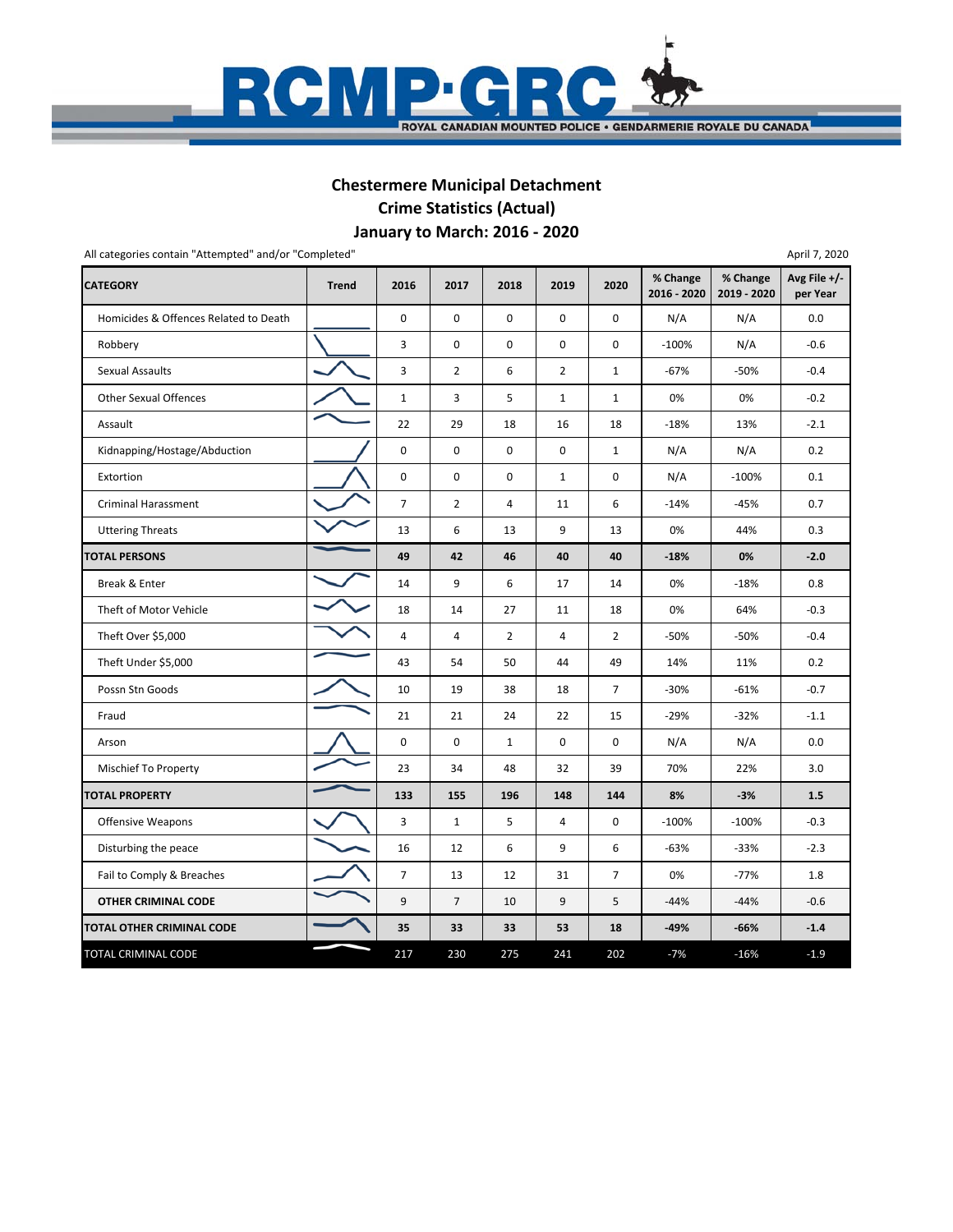

### **January to March: 2016 ‐ 2020 Chestermere Municipal Detachment Crime Statistics (Actual)**

| All categories contain "Attempted" and/or "Completed" |              |                |                          |                |                |              |                          |                         | April 7, 2020            |
|-------------------------------------------------------|--------------|----------------|--------------------------|----------------|----------------|--------------|--------------------------|-------------------------|--------------------------|
| <b>CATEGORY</b>                                       | <b>Trend</b> | 2016           | 2017                     | 2018           | 2019           | 2020         | % Change<br>2016 - 2020  | % Change<br>2019 - 2020 | Avg File +/-<br>per Year |
| Drug Enforcement - Production                         |              | $\mathsf 0$    | $\pmb{0}$                | $\pmb{0}$      | 0              | 0            | N/A                      | N/A                     | 0.0                      |
| Drug Enforcement - Possession                         |              | 15             | 10                       | 8              | $\mathbf{1}$   | $\mathbf{1}$ | $-93%$                   | 0%                      | $-3.7$                   |
| Drug Enforcement - Trafficking                        |              | 3              | $\overline{2}$           | $\mathbf{1}$   | $\mathbf{1}$   | 3            | 0%                       | 200%                    | $-0.1$                   |
| Drug Enforcement - Other                              |              | 0              | 0                        | 0              | 0              | 0            | N/A                      | N/A                     | 0.0                      |
| <b>Total Drugs</b>                                    |              | 18             | 12                       | 9              | $\overline{2}$ | 4            | $-78%$                   | 100%                    | $-3.8$                   |
| Cannabis Enforcement                                  |              | $\mathsf 0$    | $\mathbf 0$              | $\pmb{0}$      | $\mathbf{1}$   | $\mathbf{1}$ | N/A                      | 0%                      | 0.3                      |
| Federal - General                                     |              | 0              | 2                        | $\overline{2}$ | $\overline{2}$ | 0            | N/A                      | $-100%$                 | 0.0                      |
| <b>TOTAL FEDERAL</b>                                  |              | 18             | 14                       | 11             | 5              | 5            | $-72%$                   | 0%                      | $-3.5$                   |
| Liquor Act                                            |              | 11             | 5                        | 9              | 10             | 14           | 27%                      | 40%                     | 1.1                      |
| Cannabis Act                                          |              | 0              | 0                        | 0              | 4              | 10           | N/A                      | 150%                    | 2.4                      |
| <b>Mental Health Act</b>                              |              | 31             | 31                       | 17             | 26             | 33           | 6%                       | 27%                     | $-0.1$                   |
| <b>Other Provincial Stats</b>                         |              | 32             | 30                       | 31             | 37             | 31           | $-3%$                    | $-16%$                  | 0.5                      |
| <b>Total Provincial Stats</b>                         |              | 74             | 66                       | 57             | 77             | 88           | 19%                      | 14%                     | 3.9                      |
| Municipal By-laws Traffic                             |              | $\overline{2}$ | 3                        | 4              | 13             | 13           | 550%                     | 0%                      | 3.2                      |
| Municipal By-laws                                     |              | 83             | 70                       | 73             | 45             | 61           | $-27%$                   | 36%                     | $-6.9$                   |
| <b>Total Municipal</b>                                |              | 85             | 73                       | 77             | 58             | 74           | $-13%$                   | 28%                     | $-3.7$                   |
| Fatals                                                |              | $\mathsf 0$    | 0                        | 0              | 0              | 0            | N/A                      | N/A                     | 0.0                      |
| Injury MVC                                            |              | 5              | $\overline{7}$           | 8              | 8              | 6            | 20%                      | $-25%$                  | 0.3                      |
| Property Damage MVC (Reportable)                      |              | 56             | 70                       | 64             | 69             | 46           | $-18%$                   | $-33%$                  | $-2.1$                   |
| Property Damage MVC (Non Reportable)                  |              | $1\,$          | 8                        | 17             | 10             | 7            | 600%                     | $-30%$                  | 1.4                      |
| <b>TOTAL MVC</b>                                      |              | 62             | 85                       | 89             | 87             | 59           | -5%                      | $-32%$                  | $-0.4$                   |
| <b>Provincial Traffic</b>                             |              | 414            | 210                      | 1,002          | 1,577          | 1,194        | 188%                     | $-24%$                  | 292.7                    |
| <b>Other Traffic</b>                                  |              | 5              | 4                        | 6              | 3              | 10           | 100%                     | 233%                    | 0.9                      |
| <b>Criminal Code Traffic</b>                          |              | 22             | 22                       | 23             | 21             | 15           | $-32%$                   | $-29%$                  | $-1.5$                   |
| <b>Common Police Activities</b>                       |              |                |                          |                |                |              |                          |                         |                          |
| <b>False Alarms</b>                                   |              | 87             | 71                       | 75             | 26             | 18           | $-79%$                   | $-31%$                  | $-18.3$                  |
| False/Abandoned 911 Call and 911 Act                  |              | $\mathbf{1}$   | 4                        | 6              | 0              | 6            | 500%                     | N/A                     | 0.6                      |
| Suspicious Person/Vehicle/Property                    |              | 80             | 41                       | 37             | 53             | 49           | $-39%$                   | $-8%$                   | $-5.0$                   |
| <b>Persons Reported Missing</b>                       |              | 8              | 4                        | 11             | 8              | 8            | 0%                       | 0%                      | 0.4                      |
| Search Warrants                                       |              | $\overline{2}$ | $\mathbf 0$              | $\mathbf 0$    | $\mathbf{1}$   | $\mathbf 0$  | $-100%$                  | $-100%$                 | $-0.3$                   |
| Spousal Abuse - Survey Code (Reported)                |              | 31             | 50                       | 38             | 57             | 41           | 32%                      | -28%                    | 2.7                      |
| COVID-19 Files (Reported)                             |              |                | $\overline{\phantom{a}}$ | $\blacksquare$ | ٠              | $\mathbf{3}$ | $\overline{\phantom{a}}$ | $\blacksquare$          | $\blacksquare$           |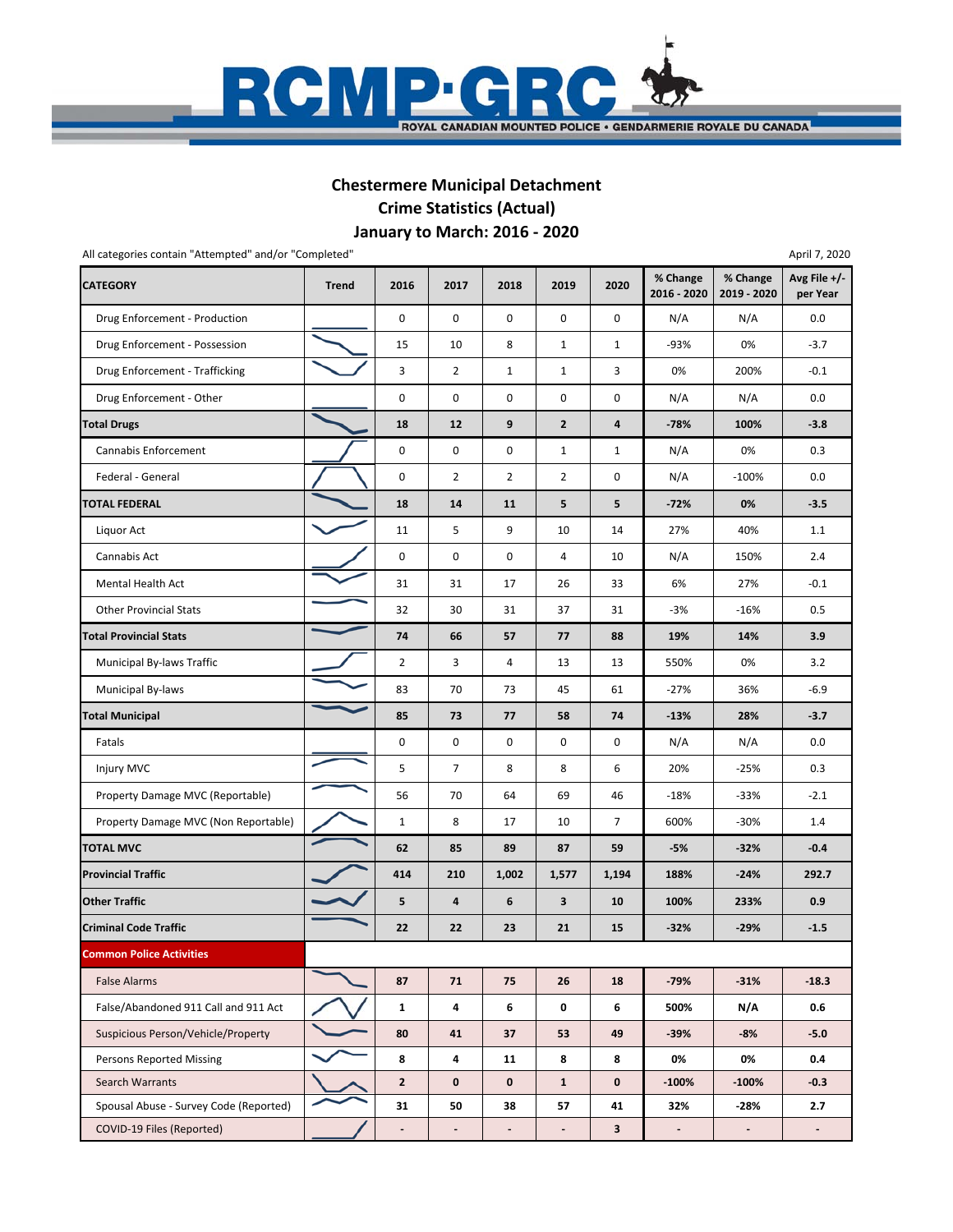

#### **March: 2016 ‐ 2020 Chestermere Municipal Detachment Crime Statistics (Actual)**

| <b>CATEGORY</b>                       | <b>Trend</b> | 2016           | 2017           | 2018           | 2019           | 2020           | % Change<br>2016 - 2020 | % Change<br>2019 - 2020 | Avg File +/-<br>per Year |
|---------------------------------------|--------------|----------------|----------------|----------------|----------------|----------------|-------------------------|-------------------------|--------------------------|
| Homicides & Offences Related to Death |              | $\pmb{0}$      | 0              | 0              | $\mathsf{o}$   | 0              | N/A                     | N/A                     | 0.0                      |
| Robbery                               |              | $\pmb{0}$      | 0              | 0              | $\pmb{0}$      | 0              | N/A                     | N/A                     | 0.0                      |
| <b>Sexual Assaults</b>                |              | $\mathbf 1$    | 0              | 0              | $\mathbf{1}$   | 0              | $-100%$                 | $-100%$                 | $-0.1$                   |
| <b>Other Sexual Offences</b>          |              | $\pmb{0}$      | $\overline{2}$ | 0              | $\mathbf{1}$   | $\mathbf{1}$   | N/A                     | 0%                      | 0.1                      |
| Assault                               |              | 5              | 8              | 6              | 6              | $\overline{7}$ | 40%                     | 17%                     | 0.2                      |
| Kidnapping/Hostage/Abduction          |              | $\pmb{0}$      | 0              | 0              | 0              | $\mathbf{1}$   | N/A                     | N/A                     | 0.2                      |
| Extortion                             |              | $\pmb{0}$      | 0              | $\mathbf 0$    | 0              | 0              | N/A                     | N/A                     | 0.0                      |
| <b>Criminal Harassment</b>            |              | $\overline{2}$ | 0              | $\overline{2}$ | 6              | 3              | 50%                     | $-50%$                  | 0.8                      |
| <b>Uttering Threats</b>               |              | 3              | 0              | 4              | 3              | 5              | 67%                     | 67%                     | 0.7                      |
| <b>TOTAL PERSONS</b>                  |              | 11             | 10             | 12             | 17             | 17             | 55%                     | 0%                      | 1.9                      |
| Break & Enter                         |              | 4              | 5              | $\overline{2}$ | $\overline{7}$ | 6              | 50%                     | $-14%$                  | 0.6                      |
| Theft of Motor Vehicle                |              | 8              | 6              | 8              | 5              | 5              | $-38%$                  | 0%                      | $-0.7$                   |
| Theft Over \$5,000                    |              | 3              | $1\,$          | $\mathbf 0$    | $\mathbf{1}$   | $\mathbf{1}$   | $-67%$                  | 0%                      | $-0.4$                   |
| Theft Under \$5,000                   |              | 20             | 21             | 20             | 14             | 16             | $-20%$                  | 14%                     | $-1.5$                   |
| Possn Stn Goods                       |              | 6              | 4              | 13             | 3              | $\mathbf{1}$   | $-83%$                  | $-67%$                  | $-1.1$                   |
| Fraud                                 |              | $\overline{7}$ | 9              | 11             | 10             | 3              | $-57%$                  | $-70%$                  | $-0.7$                   |
| Arson                                 |              | $\mathbf 0$    | 0              | $\mathbf 0$    | $\mathsf{o}$   | 0              | N/A                     | N/A                     | 0.0                      |
| Mischief To Property                  |              | 9              | 16             | 21             | 11             | 17             | 89%                     | 55%                     | 1.1                      |
| <b>TOTAL PROPERTY</b>                 |              | 57             | 62             | 75             | 51             | 49             | $-14%$                  | $-4%$                   | $-2.7$                   |
| <b>Offensive Weapons</b>              |              | 0              | 0              | $\overline{2}$ | 3              | 0              | N/A                     | $-100%$                 | 0.3                      |
| Disturbing the peace                  |              | $\overline{7}$ | 4              | $\overline{2}$ | $\mathbf{1}$   | 0              | $-100%$                 | $-100%$                 | $-1.7$                   |
| Fail to Comply & Breaches             |              | $\overline{2}$ | 4              | 6              | 11             | $\mathbf{1}$   | -50%                    | $-91%$                  | 0.5                      |
| OTHER CRIMINAL CODE                   |              | $\overline{2}$ | $\overline{2}$ | 4              | $\mathbf 0$    | $\mathbf{1}$   | $-50%$                  | N/A                     | $-0.4$                   |
| TOTAL OTHER CRIMINAL CODE             |              | 11             | 10             | 14             | 15             | $\overline{2}$ | $-82%$                  | $-87%$                  | $-1.3$                   |
| TOTAL CRIMINAL CODE                   |              | 79             | 82             | 101            | 83             | 68             | $-14%$                  | $-18%$                  | $-2.1$                   |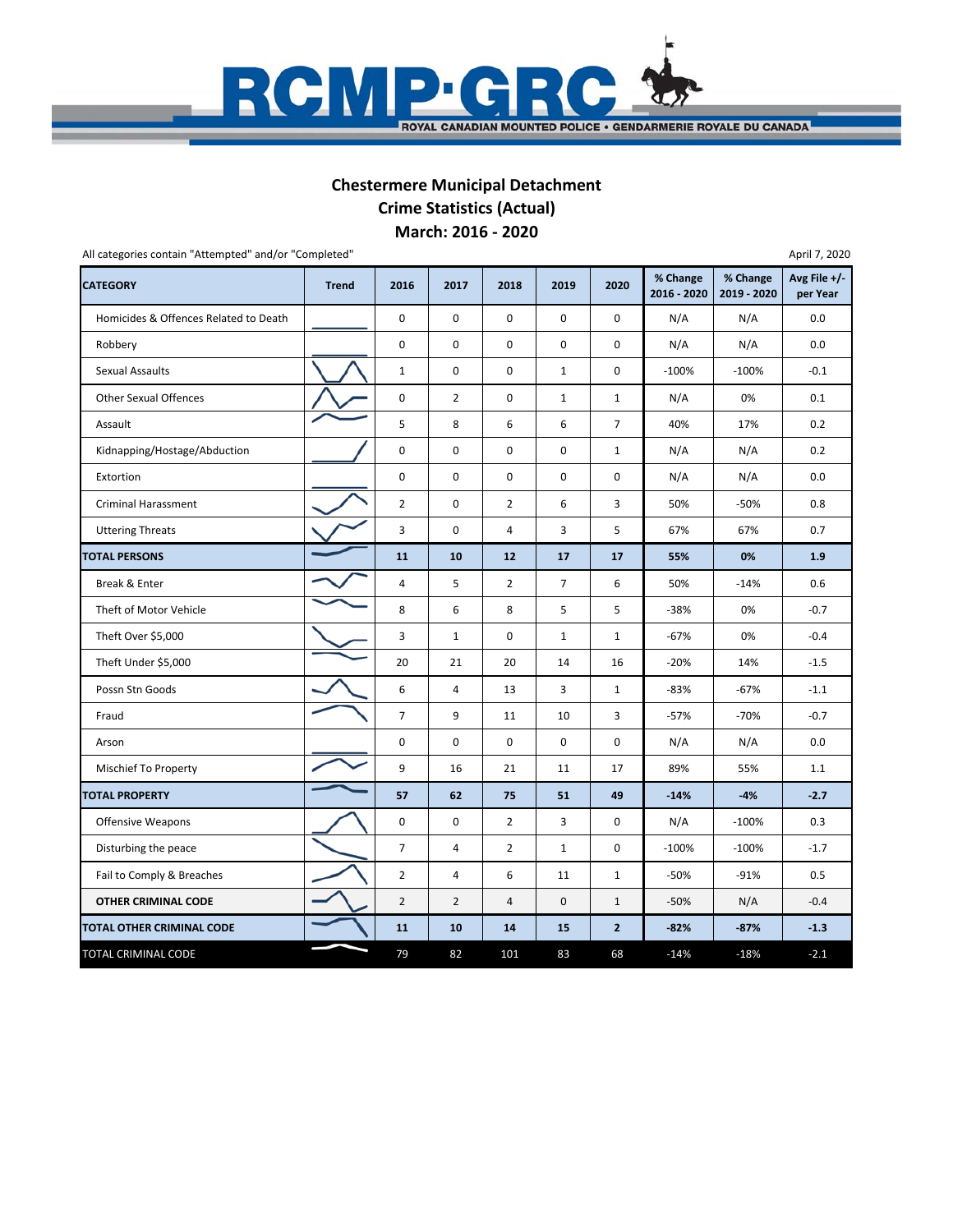

#### **March: 2016 ‐ 2020 Chestermere Municipal Detachment Crime Statistics (Actual)**

| All categories contain "Attempted" and/or "Completed" |              |                          |                              |                         |                         |                |                         |                         | April 7, 2020            |
|-------------------------------------------------------|--------------|--------------------------|------------------------------|-------------------------|-------------------------|----------------|-------------------------|-------------------------|--------------------------|
| <b>CATEGORY</b>                                       | <b>Trend</b> | 2016                     | 2017                         | 2018                    | 2019                    | 2020           | % Change<br>2016 - 2020 | % Change<br>2019 - 2020 | Avg File +/-<br>per Year |
| Drug Enforcement - Production                         |              | 0                        | 0                            | 0                       | 0                       | 0              | N/A                     | N/A                     | 0.0                      |
| Drug Enforcement - Possession                         |              | 4                        | $\overline{2}$               | 5                       | 0                       | $\mathbf{1}$   | $-75%$                  | N/A                     | $-0.8$                   |
| Drug Enforcement - Trafficking                        |              | 0                        | $\mathbf{1}$                 | $\mathbf{1}$            | 0                       | $\mathbf{1}$   | N/A                     | N/A                     | 0.1                      |
| Drug Enforcement - Other                              |              | 0                        | 0                            | 0                       | 0                       | 0              | N/A                     | N/A                     | 0.0                      |
| <b>Total Drugs</b>                                    |              | 4                        | $\overline{\mathbf{3}}$      | $\boldsymbol{6}$        | $\bf{0}$                | $\mathbf{2}$   | $-50%$                  | N/A                     | $-0.7$                   |
| Cannabis Enforcement                                  |              | 0                        | 0                            | 0                       | 0                       | 0              | N/A                     | N/A                     | 0.0                      |
| Federal - General                                     |              | 0                        | 1                            | $\mathbf{1}$            | $\mathbf{1}$            | 0              | N/A                     | $-100%$                 | 0.0                      |
| TOTAL FEDERAL                                         |              | 4                        | 4                            | $\overline{7}$          | $\mathbf{1}$            | $\overline{2}$ | $-50%$                  | 100%                    | $-0.7$                   |
| Liquor Act                                            |              | 6                        | 3                            | 4                       | 6                       | $\mathbf{1}$   | $-83%$                  | $-83%$                  | $-0.7$                   |
| Cannabis Act                                          |              | 0                        | 0                            | 0                       | $\mathbf{1}$            | 3              | N/A                     | 200%                    | 0.7                      |
| Mental Health Act                                     |              | 10                       | 11                           | 5                       | 10                      | 13             | 30%                     | 30%                     | 0.5                      |
| <b>Other Provincial Stats</b>                         |              | 12                       | 14                           | 15                      | 11                      | 9              | $-25%$                  | $-18%$                  | $-0.9$                   |
| <b>Total Provincial Stats</b>                         |              | 28                       | 28                           | 24                      | 28                      | 26             | $-7%$                   | $-7%$                   | $-0.4$                   |
| Municipal By-laws Traffic                             |              | $\mathbf{1}$             | 1                            | 0                       | 3                       | $\mathbf{1}$   | 0%                      | $-67%$                  | 0.2                      |
| Municipal By-laws                                     |              | 34                       | 23                           | 27                      | 16                      | 14             | -59%                    | $-13%$                  | $-4.7$                   |
| <b>Total Municipal</b>                                |              | 35                       | 24                           | 27                      | 19                      | 15             | $-57%$                  | $-21%$                  | $-4.5$                   |
| Fatals                                                |              | 0                        | 0                            | 0                       | 0                       | 0              | N/A                     | N/A                     | 0.0                      |
| Injury MVC                                            |              | 3                        | 4                            | $\overline{2}$          | 4                       | $\mathbf{1}$   | $-67%$                  | $-75%$                  | $-0.4$                   |
| Property Damage MVC (Reportable)                      |              | 17                       | 26                           | 19                      | 16                      | 11             | $-35%$                  | $-31%$                  | $-2.2$                   |
| Property Damage MVC (Non Reportable)                  |              | 0                        | 3                            | 8                       | 4                       | $\overline{2}$ | N/A                     | -50%                    | 0.5                      |
| <b>TOTAL MVC</b>                                      |              | 20                       | 33                           | 29                      | 24                      | 14             | $-30%$                  | $-42%$                  | $-2.1$                   |
| <b>Provincial Traffic</b>                             |              | 124                      | 69                           | 253                     | 645                     | 227            | 83%                     | $-65%$                  | 78.2                     |
| <b>Other Traffic</b>                                  |              | $\mathbf{1}$             | $\overline{2}$               | $\mathbf{2}$            | $\mathbf{1}$            | 0              | $-100%$                 | $-100%$                 | $-0.3$                   |
| <b>Criminal Code Traffic</b>                          |              | 8                        | 5                            | $\overline{\mathbf{z}}$ | $\overline{7}$          | 3              | $-63%$                  | $-57%$                  | $-0.8$                   |
| <b>Common Police Activities</b>                       |              |                          |                              |                         |                         |                |                         |                         |                          |
| <b>False Alarms</b>                                   |              | 33                       | 19                           | 23                      | $\overline{\mathbf{z}}$ | 5              | $-85%$                  | $-29%$                  | $-6.8$                   |
| False/Abandoned 911 Call and 911 Act                  |              | 0                        | $\mathbf{1}$                 | 3                       | 0                       | $\mathbf{2}$   | N/A                     | N/A                     | 0.3                      |
| Suspicious Person/Vehicle/Property                    |              | 39                       | 8                            | 5                       | 21                      | 18             | $-54%$                  | $-14%$                  | $-2.9$                   |
| <b>Persons Reported Missing</b>                       |              | 3                        | $\mathbf{1}$                 | $\mathbf{2}$            | $\mathbf{2}$            | 4              | 33%                     | 100%                    | 0.3                      |
| Search Warrants                                       |              | $\mathbf 0$              | $\mathbf 0$                  | $\mathbf 0$             | $\mathbf 0$             | 0              | N/A                     | N/A                     | 0.0                      |
| Spousal Abuse - Survey Code (Reported)                |              | 5                        | 16                           | 9                       | 15                      | 17             | 240%                    | 13%                     | 2.3                      |
| COVID-19 Files (Reported)                             |              | $\overline{\phantom{a}}$ | $\qquad \qquad \blacksquare$ | $\blacksquare$          | $\blacksquare$          | 3              | ۰                       | $\sim$                  | ٠.                       |